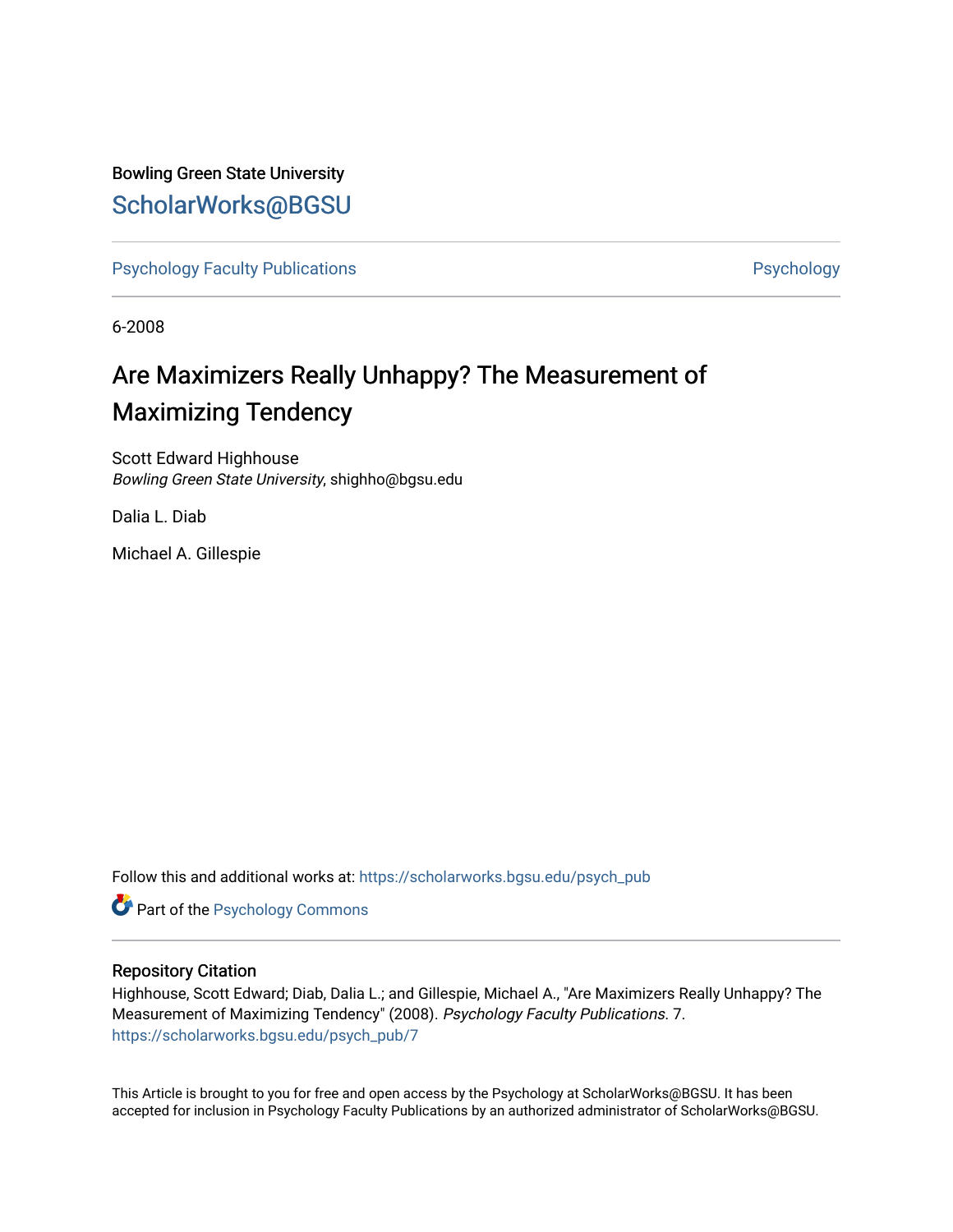# Are maximizers really unhappy? The measurement of maximizing tendency

Dalia L. Diab<sup>∗</sup> Department of Psychology Bowling Green State University Michael A. Gillespie Denison Consulting

Scott Highhouse Department of Psychology Bowling Green State University

#### **Abstract**

Recent research suggesting that people who maximize are less happy than those who satisfice has received considerable fanfare. The current study investigates whether this conclusion reflects the construct itself or rather how it is measured. We developed an alternative measure of maximizing tendency that is theory-based, has good psychometric properties, and predicts behavioral outcomes. In contrast to the existing maximization measure, our new measure did not correlate with life (dis)satisfaction, nor with most maladaptive personality and decision-making traits. We conclude that the interpretation of maximizers as unhappy may be due to poor measurement of the construct. We present a more reliable and valid measure for future researchers to use.

Keywords: maximize, satisfice, decision making, life satisfaction, construct validation.

## 1 Introduction

The term "satisfice" was coined by Herbert Simon (1955, 1956) to describe a decision-making strategy that strives for adequacy, rather than optimality. People generally satisfice, according to Simon (1958), "because they have not the wits to maximize" (p. 62). More recently, the tendency to satisfice (maximize) has been conceptualized as an individual difference or trait (Schwartz, Ward, Monterosso, Lyubomirsky, White, & Lehman, 2002). Schwartz and his colleagues developed the Maximization Scale, which contains 13 self-report items aimed at assessing the general tendency to seek optimality (e.g., "I treat relationships like clothing: I expect to try a lot on before I get the perfect fit."). Low scores on the measure are intended to reflect a general tendency to satisfice. Findings based on the use of this scale have appeared in top academic journals (e.g., Bruine de Bruin, Parker, & Fischhoff, 2007; Iyengar, Wells, & Schwartz, 2006; Schwartz et al., 2002), and inferences drawn about maximizers have been reported in major media (e.g., Flora, 2004; Schwartz, 2004a) and a best-selling book (Schwartz, 2004b). In general, maximizers are characterized as an unhappy group of people, debilitated by unrealistically high expectations in the face of an excess of options.

Given that strong inferences have been drawn about

the mental well-being of maximizers versus satisficers — based on responses to the Maximization Scale — it is especially important that we have confidence in the construct validity of the measure. Highhouse and Diab (2006) suggested that the maximization scale falls short of commonly accepted psychometric standards. The purpose of the present research, therefore, was to better understand the nature of the construct measured by the Maximization Scale, and to propose an alternative measure of the maximization construct. Our findings suggest that maximizers may not be so unhappy after all.

#### 1.1 What is maximizing?

To have a viable construct, one must first have a theory of the attribute (Guion, 1998). This means that the maximizer attribute or construct must first be defined and then distinguished conceptually from related attributes with different labels. In defining the maximizer construct, Schwartz et al. (2002) drew from Simon's (1955; 1956) conceptualization of maximizing as seeking only the best option and not settling for anything less. In other words, maximizing involves spending more resources to find a better option than the best one found so far. The opposite end of the continuum, satisficing, involves settling for "good enough" options. Maximizing, therefore, involves a trade-off between spending resources and achieving a more optimal solution. The maximizing/satisficing concept can be seen as a special case of the reflectionimpulsivity dimension (Messer, 1976; van Merriënboer &

<sup>∗</sup>Address: Dalia L. Diab, Department of Psychology, Bowling Green State University, Bowling Green, OH 43403. Email: ddiab@bgsu.edu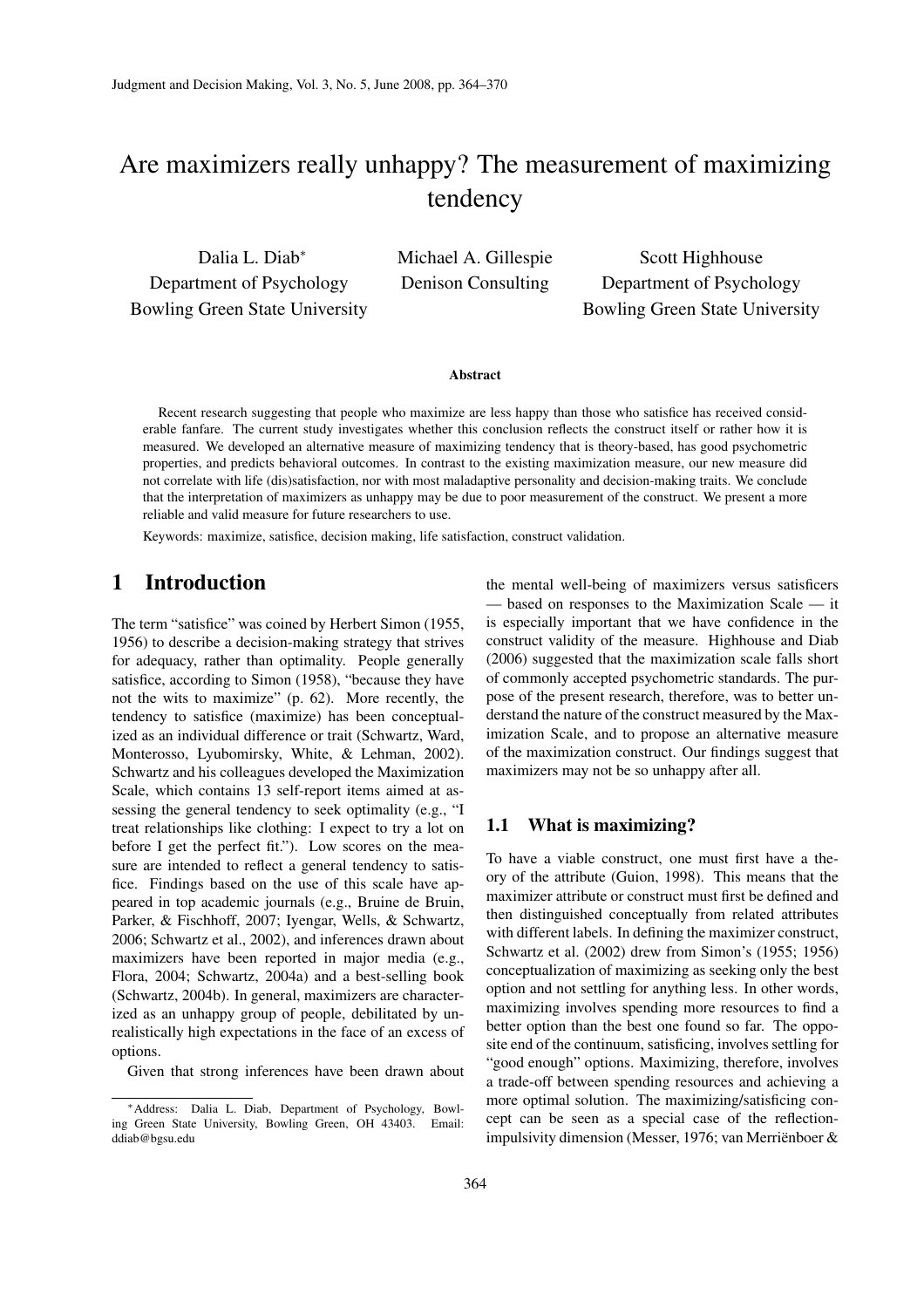Jelsma, 1988). Maximizing tendency involves spending more resources in an effort to make incrementally better decisions.

Although Simon viewed satisficing as a universal behavioral tendency, Schwartz et al. (2002) envisioned a trait, wherein people vary in their tendency to maximize or satisfice. Moreover, Schwartz et al. describe this trait in bipolar terms, such that people can not be both maximizers and satisficers. This theory of the maximizer attribute, therefore, implies unidimensionality.

Although Schwartz et al. (2002) do not present a clear nomological net surrounding the maximizer construct, they did correlate their measure with measures of other constructs. Results showed that maximizers reported significantly less life satisfaction, happiness, optimism, and self-esteem and significantly more regret, perfectionism, and depression than did satisficers. In his book, *The Paradox of Choice*, Schwartz (2004b) argued that the proliferation of choice in everyday life adversely affects maximizers' subjective well-being, and that being a maximizer plays a "causal role in people's unhappiness" (p. 86). If we examine, however, Schwartz et al.'s (2002) own interpretation of Simon's work, maximization represents an optimization goal. That is, maximization is pursuit of the best option. At the trait level, this implies *a general tendency to pursue the identification of the optimal alternative*. With this in mind, many of the items in the Maximization Scale seem to diverge from this definition. For example, one item deals with fantasizing about living a different life, another deals with difficulty in writing letters to friends, and one even assesses preferences for ranking things like movies. It is no wonder, therefore, that even Schwartz et al.'s (2002) original data suggest that the Maximization Scale is multidimensional.

As noted earlier, an important characteristic of the maximization attribute is unidimensionality. As such, all thirteen items of the Maximization Scale should load onto one factor. It should also be internally consistent (Allen & Yen, 1979). Highhouse and Diab (2006) administered the Maximization Scale to 319 undergraduates and found little evidence for unidimensionality, as a principal components analysis yielded a 5-factor solution, with the first rotated factor accounting for only 14% of the variance in responses. They also found little evidence for internal consistency ( $\alpha = .58$ ), with over 50% of the item-total correlations falling below even the most liberal psychometric (>.25) standard.

#### 1.2 The present study

The primary purpose of this study was to examine whether the pessimistic conclusions about maximizer well-being maintain when the construct is measured in a way that is more faithful to the theory of the attribute.

We developed an alternative measure of maximizing tendency that focuses on the general tendency to pursue the identification of the optimal alternative. Items were generated based on this narrow definition (e.g., "I am uncomfortable making decisions before I know all of my options"), and the scale was designed to be internally consistent. We expected that this theory-based measure of maximization tendency would relate less with maladaptive traits, and more with behavior-based criteria, than the original Maximization Scale. Specifically, we examined the correlation with measures of indecisiveness, avoidance, regret, neuroticism, and life (dis)satisfaction. In addition, we designed behavior-based criterion measures, which included situational dilemmas and behavior reports about the amount of resources spent to obtain more information before making a decision. These criteria reflect the behaviors we would expect to follow from one's tendency to maximize or satisfice.

## 2 Method

#### 2.1 Participants

Participants were recruited from several sections of an introductory undergraduate psychology course at a large Midwestern public university. A total of 210 students participated in this study, 191 of whom provided valid data for all of the major study variables. The mean age was 19  $(SD = 1.4)$ , and 65% were female.

#### 2.2 Measures

Maximizing Scale (MS). Schwartz et al.'s (2002) 13item measure was used as one measure of maximization.

Maximizing Tendency Scale (MTS). We began with three items from the Maximization Scale, and added six items that reflected the narrow definition of maximization as presented in the Introduction. High scores are intended to reflect a general tendency to maximize, whereas low scores are intended to reflect a general tendency to satisfice. Items are presented in Appendix A.

Personality, decision-making, and life satisfaction measures. These scales use a 5-point Likert-type response format.

*Indecisiveness* was measured using the 22-item Indecisiveness Scale of Germeijs and De Boeck (2002; e.g., "It is hard for me to come to a decision").

*Avoidant decision making* was measured using 5 items from Scott and Bruce's (1995) Decision Making Style measure (e.g., "I put off making many decisions because thinking about them makes me uneasy").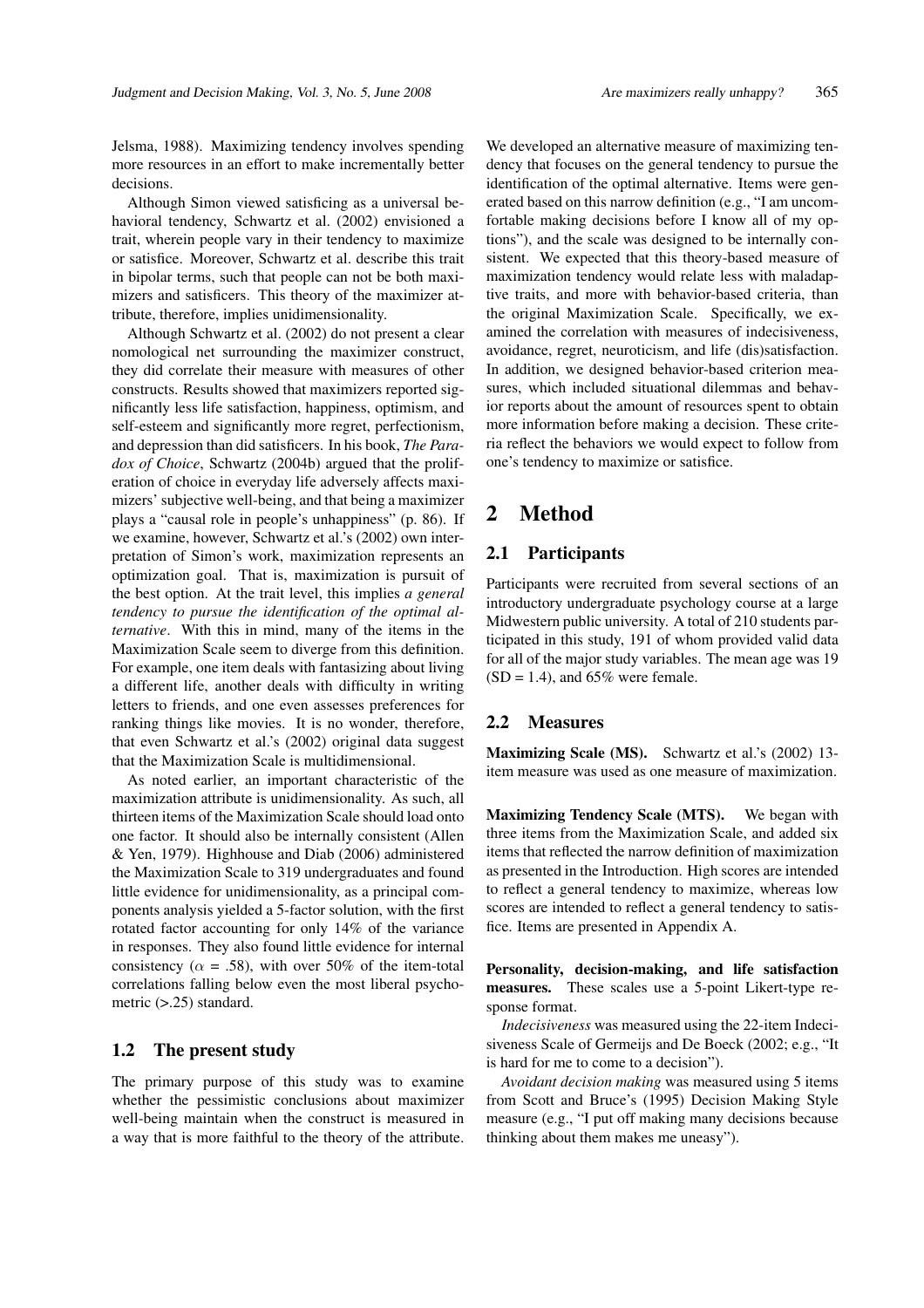*Regret* was measured using Schwartz et al.'s (2002) 5 item Regret Scale (e.g., "Once I make a decision, I don't look back" [reverse-coded]).

*Neuroticism* was measured using the 20 neuroticism items from the IPIP neuroticism scale (Goldberg et al., 2006; e.g, "I often feel blue").

*Life satisfaction* was measured with the 5-item Satisfaction With Life Scale (SWLS) (Diener, Emmons, Larsen, & Griffin, 1985; e.g., "I am satisfied with my life").

Situational dilemmas. We created five situational dilemmas to pose to the participants. Each posed a dilemma that required a choice between three possible alternatives, ranging from pragmatic satisficing, to more time- or labor-intensive options that would provide more complete information for optimizing the quality of the decision. Participants were asked which response they would be most likely and least likely to exhibit. All 5 items are provided in Appendix B.

If a participant selected the maximizing option as "most likely," this counted  $+1$  toward his or her score on that particular situational dilemma. If a participant selected the least maximizing (satisficing) option, it counted as  $-1$ . The remaining option was treated as a 0. For the "least likely" question, if a participant selected the least maximizing (satisficing) option for the "least likely" answer, this counted  $+1$  toward his or her score on that particular situational dilemma. If a participant selected the maximizing option, it counted as  $-1$  toward the score for that dilemma. The remaining option was treated as a 0. These option scores were then summed for each individual dilemma, yielding a 5-point scale (+2 to −2), consistent with the scoring of dilemmas of a similar format from situational judgment tests (e.g., Oswald, Schmidt, Kim, Ramsay, & Gillespie, 2004).<sup>1</sup>

Behavior reports. Participants were asked several questions about the extent of their behavior to seek and select the best possible option in typical past life events, such as the purchase of a vehicle, selecting which college

to go to, or which apartment to rent. Seven items were piloted, and 5 demonstrated sufficient reliability to combine into one score ( $\alpha = .72$ ). The retained items are provided in Appendix C, along with their results. The open-ended items were transformed using the natural logarithm. Log transformed values were standardized prior to computing the scale score in order to ensure each item contributed equally to the overall score. Higher scores on this Behavior Reports Scale reflected more information seeking and hence more maximizing. Lower scores indicated less information seeking and thus more satisficing.

## 3 Results

Descriptive statistics and intercorrelations among all measures are provided in Table 1. Coefficient alphas are presented in the main diagonal. Some noticeable differences emerged between Schwartz et al.'s (2002) Maximization Scale (MS) and our revised Maximizing Tendency Scale (MTS). First, the MTS demonstrated substantially greater internal consistency reliability. Although the MS had higher internal consistency here than reported by Highhouse and Diab (2006), almost half of the items had corrected item-total correlations lower than the most liberal conventional (>.25) standard. Coefficient alpha reliability for our new MTS is .80. The elimination of any item would decrease the internal consistency of the measure, and the corrected item-total correlations range from .35 to .63.

Second, The MS showed much stronger relations with maladaptive personality and decision-making constructs. The MS correlated positively with Indecisiveness, Avoidance, Regret and Neuroticism, and negatively with Life Satisfaction. The only scale that our MTS correlated with was Regret, but this correlation was lower than observed for the MS  $(r = .27$  for MTS;  $r = .45$  for MS). These differences in the magnitude of the correlations using the MTS versus the MS were all statistically significant (*p* < .05).

Finally, the MTS showed more, and stronger, relations with the behavior reports and situational dilemma criterion measures. The MS correlated significantly with three of the six measures (mean significant  $r = .18$ ), while the MTS correlated significantly with 5 of them (mean significant  $r = .24$ ). The correlation for the MTS exceeded the MS in every instance. This difference is clearest for the 5-item Behavior Reports Scale, where the MS correlated .08 (*n.s.*) and the MTS correlated .21 ( $p < .05$ ).<sup>2</sup>

<sup>&</sup>lt;sup>1</sup>In order to verify the scoring of response options, we correlated each of the three *response option* scores with an overall situational dilemma score (the mean of the 5 items). This was done separately for "most likely" and "least likely" responses, yielding six "option-total" correlations for each item. Although the total score was not sufficiently reliable to use as a scale score, this analysis nevertheless provided a check of whether each response option was indeed coded correctly. We expected that the option considered most maximizing (always "a") would be most positively correlated with the total score when endorsed as "most likely," and most negatively correlated with the total when endorsed as "least likely." The option considered least maximizing (most satisficing, always "c") would be expected to exhibit the opposite trend, and the middle option ("b") was expected to fall between the two options as endorsed for the "most likely" and "least likely" responses. These correlations had the expected pattern for all of the items.

<sup>2</sup>We conducted an analysis on just the three items common to the MS and MTS. Alpha was .65 (vs. an alpha of .80 for the MTS). The pattern of correlations, shown below, is similar to the MTS. Although the 3 item scale dubbed as "high standards" by Nenkov et al. (2008) seems to function well, we believe that the MTS combines bandwidth, reliability, and content validity. As such, it gets more at measuring maximizing per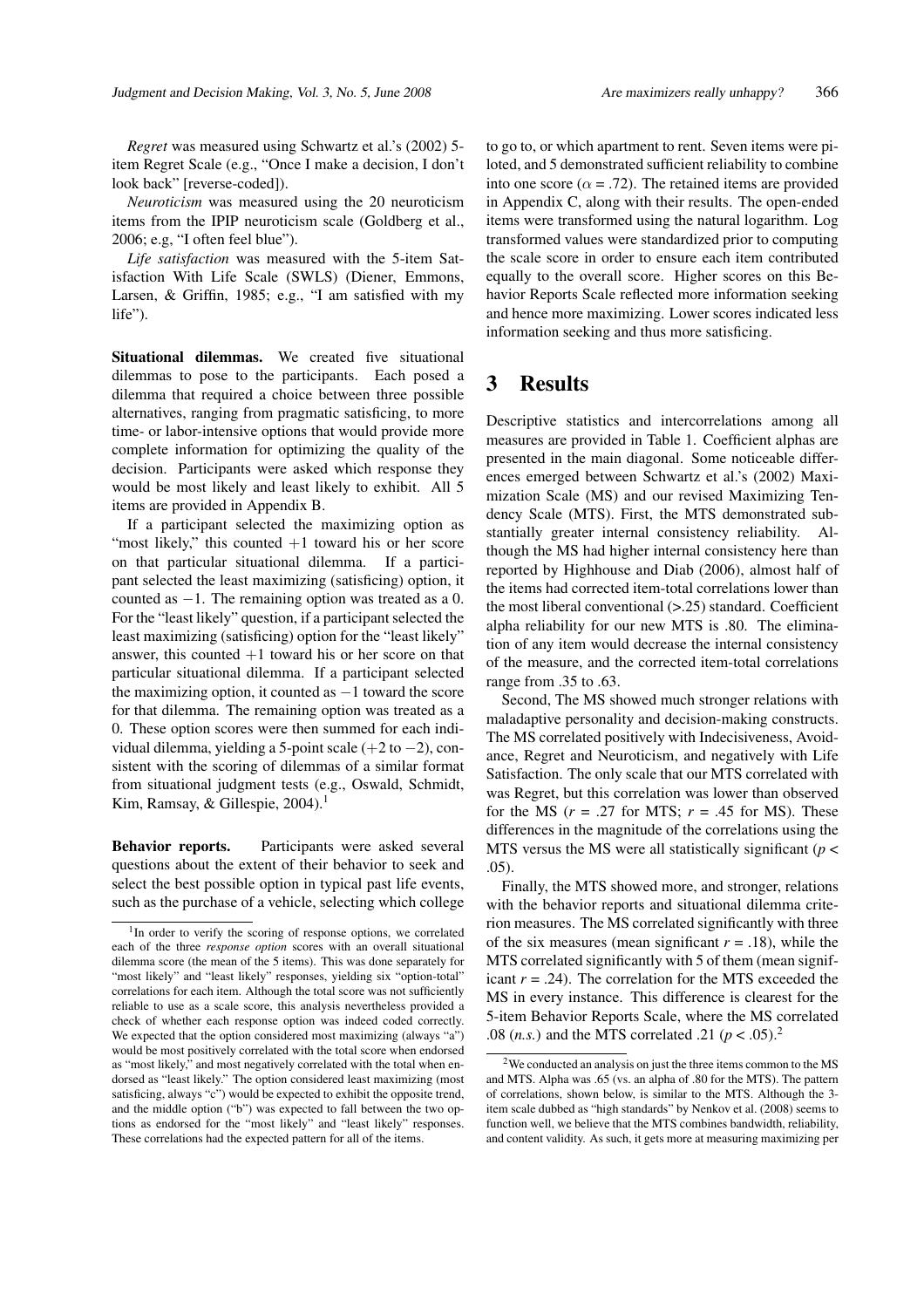| Variable       | Mean $(SD)$      | $\mathbf{1}$ | 2           | 3                                   | $\overline{4}$ | 5                   | 6           | 7           | 8   | 9   | 10  | 11  | 12  | 13    |
|----------------|------------------|--------------|-------------|-------------------------------------|----------------|---------------------|-------------|-------------|-----|-----|-----|-----|-----|-------|
| 1. MS          | 3.13(0.48)(0.68) |              |             |                                     |                |                     |             |             |     |     |     |     |     |       |
| 2. MTS         | 3.31(0.55)       |              | $.48$ (.80) |                                     |                |                     |             |             |     |     |     |     |     |       |
| 3. Indec.      | 2.73(0.63)       | .30          |             | $.05$ $(.93)$                       |                |                     |             |             |     |     |     |     |     |       |
| 4. Avoidance   | 2.91(0.90)       | .34          | .08         |                                     | $.68$ (.90)    |                     |             |             |     |     |     |     |     |       |
| 5. Regret      | 3.24(0.66)       | .45          | .27         | .56                                 |                | $.56$ (.72)         |             |             |     |     |     |     |     |       |
| 6. Neuroticism | 2.62(0.73)       | .24          | .01         | .57                                 | .46            |                     | .47(94)     |             |     |     |     |     |     |       |
| 7. Life Satis. | $3.38(0.80) -24$ |              |             | $.04 - .34 - .24 - .37 - .58$ (.86) |                |                     |             |             |     |     |     |     |     |       |
| 8. Sit. D. 1   | 0.83(1.32)       | .16          | .19         | .04                                 | .07            | .06                 |             | $.01 - .02$ |     |     |     |     |     |       |
| 9. Sit. D. 2   | $-0.05(1.44)$    | .12          | .14         | .12                                 | .00.           |                     | $.10 - .01$ | .03         | .02 |     |     |     |     |       |
| 10. Sit. D. 3  | $-0.24(1.35)$    | .24          |             | $.32 - .07 - .04$                   |                | .12                 |             | $.05 - .01$ | .16 | .14 |     |     |     |       |
| 11. Sit. D. 4  | 0.15(1.44)       | .15          | .26         | .04                                 |                | $.05$ $-.02$ $-.01$ |             | .02         | .17 | .16 | .14 |     |     |       |
| 12. Sit. D. 5  | $-0.31(1.46)$    | .09          | .24         |                                     | $.09 - .04$    |                     | $.05 - .03$ | .01         | .12 | .21 | .25 | .18 |     |       |
| 13. Beh. Rep.  | 0.04(0.68)       | .08          | .21         |                                     | $.00 - .03$    |                     | $.08 - .02$ | .01         | .10 | .08 | .26 | .06 | .26 | (.72) |

Table 1: Descriptive statistics and correlations among study variables.

Notes: *N*=191.

**Bold** indicates  $p < .01$ ; *italic* indicates  $p < .05$ .

Coefficient alpha reliabilities are provided in parentheses along the diagonal.

MS = Schwartz et al.'s Maximization Scale; MTS = Our Maximizing Tendency Scale.

Indec. = Indecisiveness; Life Satis. = Life Satisfaction.

Sit. D. = Situational Dilemma Item:  $1 = \text{Car}$ ;  $2 = \text{Clothes}$ ;  $3 = \text{Job}$ ;  $4 = \text{Apartment}$ ; Sit. D.  $5 = \text{Program}$ . Beh. Rep. = Behavior Reports Scale.

## 4 Discussion

The title of this article poses the question: Are maximizers really unhappy? Our results suggest that — aside from being more prone to experiencing regret — maximizers are just as happy as satisficers, and are no more likely to be indecisive, avoidant, or neurotic. In light of the shortcomings of Schwartz et al.'s (2002) Maximization Scale, we developed a theory-based measure of maximization tendency. This new scale had strong measurement properties, did not generally correlate with maladaptive traits, and allowed for construct valid inferences.

| se, as opposed to just "high standards." |         |      |                  |
|------------------------------------------|---------|------|------------------|
|                                          | МS      |      | MTS 3-Item Scale |
| <b>Indecisiveness</b>                    | 0.30    | 0.05 | 0.03             |
| Avoidance                                | 0.34    | 0.08 | 0.04             |
| Regret                                   | 0.45    | 0.27 | 0.19             |
| Neuroticism                              | 0.24    | 0.01 | 0.03             |
| Life Satisfaction                        | $-0.24$ | 0.04 | 0.00             |
| Sit. D. (Car)                            | 0.16    | 0.19 | 0.22             |
| Sit. D. (Clothes)                        | 0.12    | 0.14 | 0.18             |
| $\text{Si}$ , D. (Job)                   | 0.24    | 0.32 | 0.26             |
| Sit. D. (Apartment)                      | 0.15    | 0.26 | 0.23             |
| Sit. D. (Program)                        | 0.08    | 0.24 | 0.18             |
| <b>Behavior Reports Scale</b>            | 0.08    | 0.21 | 0.19             |
|                                          |         |      |                  |

We found that Schwartz et al.'s measure had poorer measurement properties, correlated with maladaptive traits, and was less predictive of behavioral outcomes (i.e., as assessed via situational dilemmas and behavior reports).

Although the Maximization Scale does not appear to be measuring what it is intended to measure, it is capturing reliable variance. This is evidenced by research showing, for example, that people who score high on it obtain jobs with higher salaries (Iyengar et al., 2006). Also, despite the poor internal consistency for a 13-item scale, the Maximization Scale correlates with a number of attitudes and traits. What, therefore, is this scale measuring? The most that we can say is that it is a broad band-width measure that taps elements of avoidance, indecision, and emotional instability. This is not the same thing as saying that people who maximize have these dysfunctional characteristics. Our study calls into question the validity of inferences based on scores from the Maximization Scale.

The renewed focus on hedonic experience in judgment and decision making research suggests that one's state of well-being is an important criterion for evaluating good decision making (e.g., Kahneman, Diener, & Schwarz, 1999). It is especially important therefore to critically evaluate research that suggests any one method of decision making leads to unhappiness. In contrast to Iyen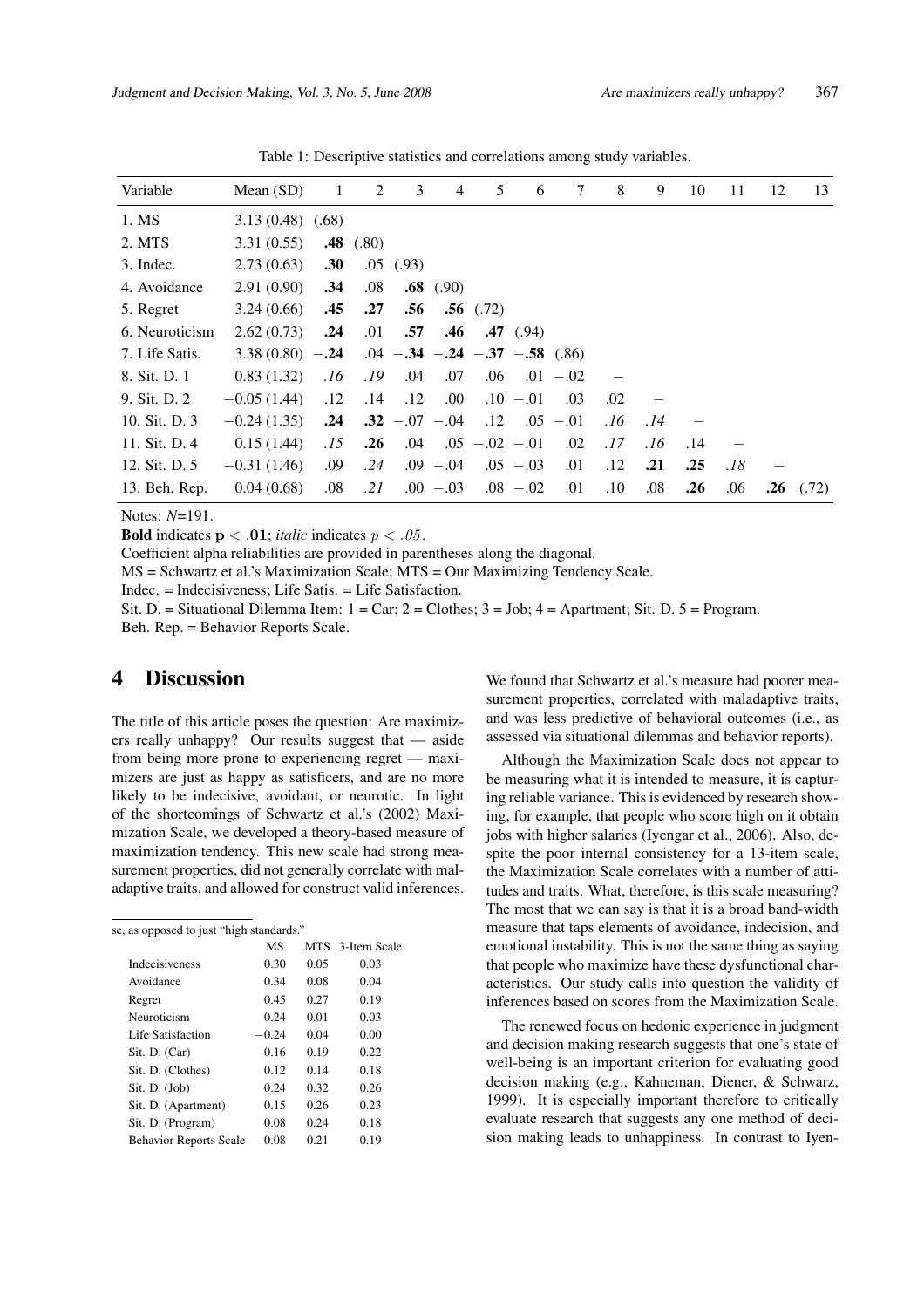gar et al.'s (2006) conclusion that maximizers get higher paying jobs but are less happy, Crossley and Highhouse (2005) found that job seekers who reported engaging in a careful and deliberate decision process were more satisfied with their jobs than people who used a more haphazard or intuitive approach. Similarly, Kmett, Arkes, and Jones (1999) found that graduating high school students who were forced to use a decision aid that made them carefully consider college attributes were more satisfied with their ultimate choice than students in the control group. We need a better understanding of decision styles and their consequences for choice satisfaction. This article presents a valid measure of maximizing tendency that will be useful in this endeavor.

## References

- Allen, M. J., & Yen, W. M. (1979). *Introduction to measurement theory.* [Reprinted in 2001]. Long Grove, IL: Waveland Press, Inc.
- Bruine de Bruin, W. B., Parker, A. M., & Fischhoff, B. (2007). Individual differences in adult decisionmaking competence. *Journal of Personality and Social Psychology, 92,* 938–956.
- Crossley, C. D., & Highhouse, S. (2005). Relation of job search and choice process with subsequent satisfaction. *Journal of Economic Psychology, 26,* 255–268.
- Diener, E., Emmons, R. A., Larsen, R. J., & Griffin, S. (1985). The Satisfaction With Life Scale. *Journal of Personality Assessment, 49,* 71–75.
- Flora, C. (2004, Jan/Feb). Consumerism: One choice too many. *Psychology Today* (http://psychologytoday.com/rss/pto-20040116– 000001.html).
- Germeijs, V., & De Boeck, P. (2002). A measurement scale for indecisiveness and its relationship to career indecision and other types of indecision. *European Journal of Psychological Assessment, 18,* 113–122.
- Goldberg, L. R., Johnson, J. A., Eber, H. W., Hogan, R., Ashton, M. C., Cloninger, C. R., & Gough, H. C. (2006). The International Personality Item Pool and the future of public-domain personality measures. *Journal of Research in Personality, 40,* 84–96.
- Guion, R. M. (1998). *Assessment, measurement, and prediction for personnel decisions.* Mahwah, NJ: Lawrence Erlbaum Associates.
- Highhouse, S., & Diab, D. (2006, November). *Who are these maximizers?* Presented at the 27<sup>th</sup> Annual Conference of the Society for Judgment and Decision Making, Houston, TX.
- Iyengar, S. S., Wells, R. E., & Schwartz, B. (2006). Doing better but feeling worse: Looking for the "best" job undermines satisfaction. *Psychological Science,*

*17,* 143–150.

- Kahneman, D., Diener, E., & Schwarz, N. (1999). *Wellbeing: The foundations of hedonic psychology.* New York: Russell Sage Foundation.
- Kmett, C. M., Arkes, H. R., & Jones, S. K. (1999). The influence of decision aids on high school students' satisfaction with their college choice decision. *Personality and Social Psychology Bulletin, 25*, 1293–1301.
- Messer, S. B. (1976). Reflection-impulsivity: A review. *Psychological Bulletin, 83,* 1026–1052.
- Nenkov, G. Y., Morrin, M., Ward, A., Schwartz, B., & Hulland, J. (2008). A short form of the Maximization Scale: Factor structure, reliability and validity studies. *Judgment and Decision Making, 3*, 371–388.
- Oswald, F. L., Schmitt, N., Kim, B. H., Ramsay, L. J., & Gillespie, M. A. (2004). Developing a biodata measure and situational judgment inventory as predictors of college student performance. *Journal of Applied Psychology, 89,* 187–207.
- Schwartz, B. (2004a, April). The tyranny of choice. *Scientific American, 290,* 70–75.
- Schwartz, B. (2004b). *The paradox of choice: Why more is less.* New York: Ecco.
- Schwartz, B., Ward, A., Monterosso, J., Lyubomirsky, S., White, K., & Lehman, D. R. (2002). Maximizing versus satisficing: Happiness is a matter of choice. *Journal of Personality and Social Psychology, 83,* 1178– 1197.
- Scott, S. G., & Bruce, R. A. (1995). Decision-making style: The development and assessment of a new measure. *Educational and Psychological Measurement, 55,* 818–831.
- Simon, H. A. (1955). A behavioral model of rational choice. *Quarterly Journal of Economics, 69,* 99–118.
- Simon, H. A. (1956). Rational choice and the structure of the environment. *Psychological Review, 63,* 129–138.
- Simon, H. A. (1958). Review: "The Decision-Making Schema": A Reply. *Public Administration Review, 18,* 60–63.
- van Merriënboer, J. J. G., & Jelsma, O. (1988). The Matching Familiar Figures Test: Computer or experimenter controlled administration? *Educational and Psychological Measurement, 48,* 161–164.

## Appendix A: Maximizing Tendency Scale

- 1. No matter what it takes, I always try to choose the best thing. (.36)
- 2. I don't like having to settle for "good enough". (.61)
- 3. I am a maximizer. (.53)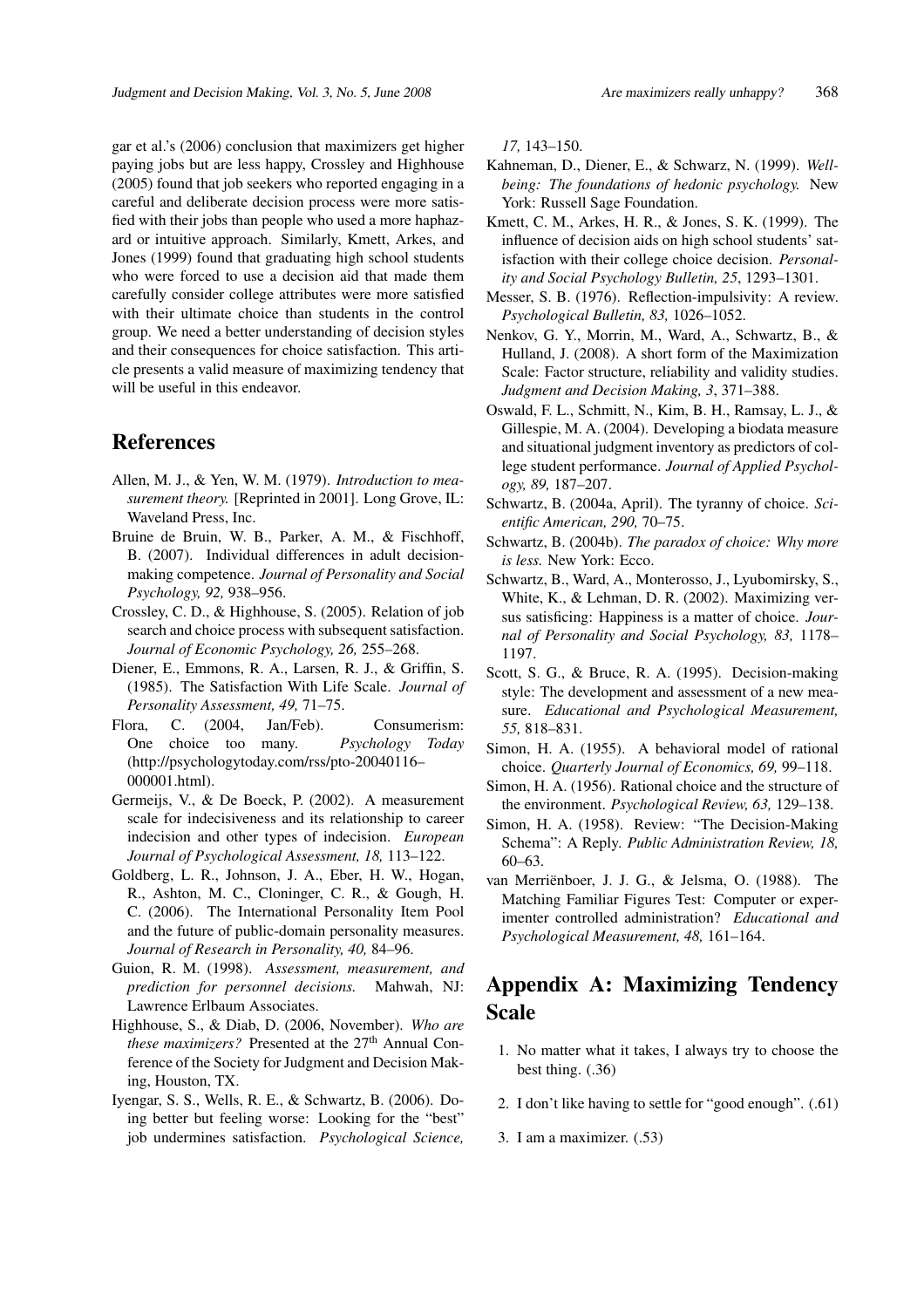- 4. No matter what I do, I have the highest standards for myself.\* (.56)
- 5. I will wait for the best option, no matter how long it takes. (.52)
- 6. I never settle for second best.\* (.63)
- 7. I am uncomfortable making decisions before I know all of my options. (.35)
- 8. Whenever I'm faced with a choice, I try to imagine what all the other possibilities are, even ones that aren't present at the moment.\* (.37)
- 9. I never settle. (.49)

\* Items retained from the Schwartz et al. (2002) Maximization Scale.

Corrected item-total correlations are provided in parentheses.

## Appendix B: Situational dilemma items

Please read each of the following scenarios and the corresponding behaviors. Try to clearly visualize each scenario as you read it. Then, indicate which behavior you would be MOST LIKELY to do and the behavior you would be LEAST LIKELY to do by indicating the appropriate response option (i.e., a, b, or c).

- 1. Imagine you are at the car dealership and you have found a car that you really want at the right price, except that it is not in your ideal color. Getting the ideal color requires waiting a month for it to come into this dealership, or driving far away to another dealership and renegotiating a deal.
	- (a) You buy the car anyway because you need to buy a car soon.
	- (b) You wait until the color that you want becomes available.
	- (c) You go to more dealers to see if they have the color that you want.

Which behavior are you MOST LIKELY to do? Which behavior are you LEAST LIKELY to do?

2. You go shopping for clothes because you have a formal event coming up this weekend. You walk into a store and find something that you like. You try it on, and it fits well. You can also afford to buy it.

- (a) You buy the clothes because you need them for a coming event, and you feel satisfied with the decision you made.
- (b) You buy the clothes because you need them for a coming event, but you wonder whether you made the right decision later.
- (c) You check out more stores to see if you might like something else better, for this was the first store you walked into.

Which behavior are you MOST LIKELY to do? Which behavior are you LEAST LIKELY to do?

- 3. You are currently working. Although you are satisfied with your job, you feel that you can find a better one.
	- (a) You stay in your current job because you like it.
	- (b) You don't actively look for other jobs, but you make sure you pay attention to anything that comes your way.
	- (c) You actively look for other jobs because you feel that there must be a better one out there.

Which behavior are you MOST LIKELY to do? Which behavior are you LEAST LIKELY to do?

- 4. You have to find housing for next year pretty soon. You are living in an apartment that you like. However, there is another apartment that you like more and you really want to live there. Although there is a good chance that the apartment will be available, you won't know for sure until after the deadline for signing the lease for your current apartment.
	- (a) You sign the lease for your current apartment because you don't want to risk moving for no good reason.
	- (b) You wait to see if you can get the apartment that you really want even though you might not get it.
	- (c) You try to find other housing options similar to where you really want to live.

Which behavior are you MOST LIKELY to do?

Which behavior are you LEAST LIKELY to do?

5. You apply for graduate school. You apply to 5 programs that you think are good programs. You would be more than happy to attend any of the 5 schools, but you do have a number 1 choice school. You get into 2 programs, you haven't heard from 3 other programs, one of which is your number 1 choice school. The schools that accepted you may not award you funding if you don't provide an answer soon.